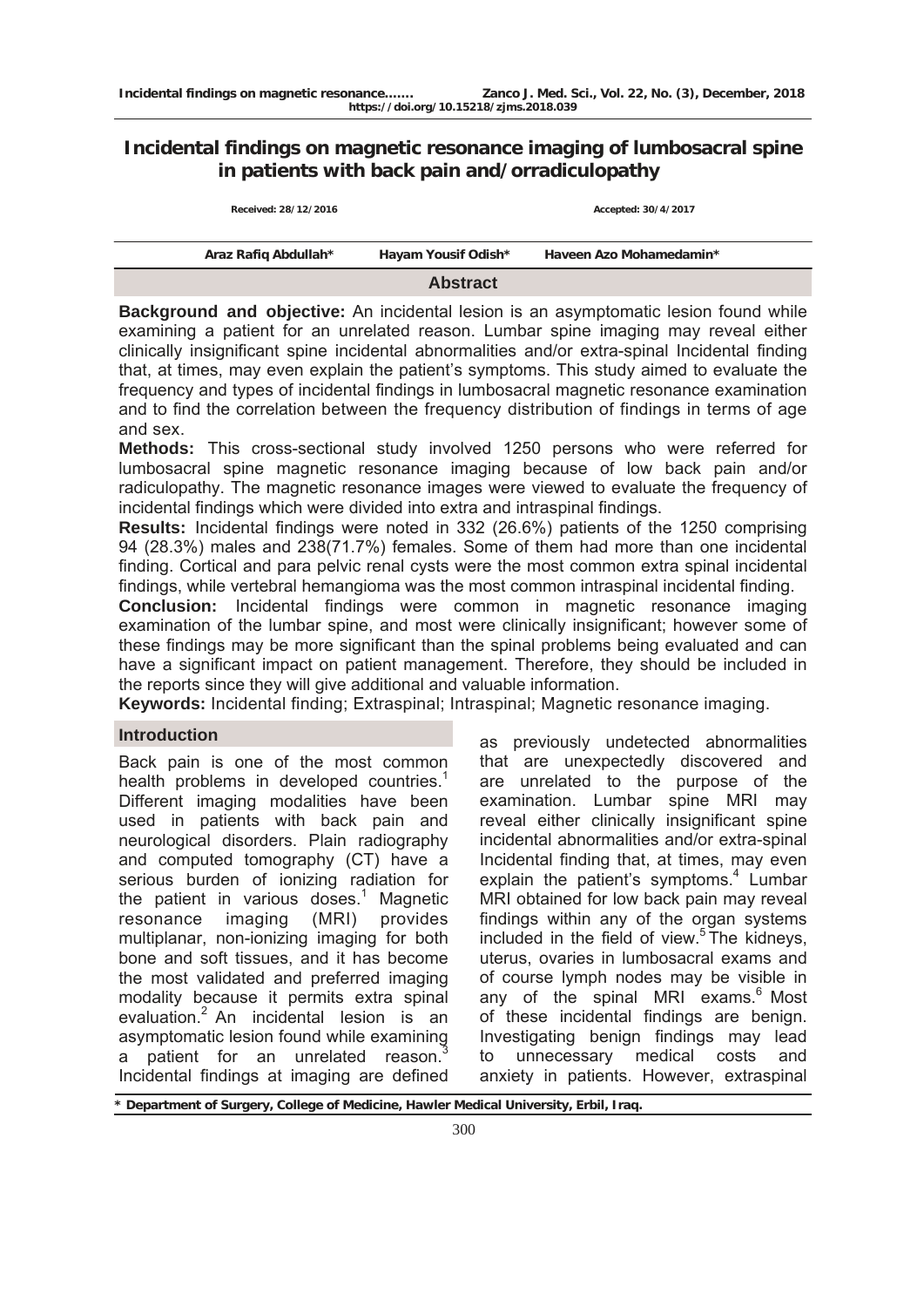malignancies are sometimes found incidentally on routine lumbar spine MRI and often overlooked in initial reports because the lesions are outside the region of the initial clinical interest.<sup>7</sup> Careful observation of anatomic structures outside of the immediate region of interest creates opportunities for early detection of potentially life-threatening conditions such as malignancies and aneurysms.<sup>8</sup> This study aimed to evaluate the frequency and types of incidental findings in lumbosacral MRI and to find the correlation between the frequency distribution of findings in terms of age and sex.

## **Methods**

This cross-sectional study involving 1250 persons was conducted at the Radiology Department of Rizgary Teaching Hospital in Erbil, Kurdistan region of Iraq from January to December 2016. Patients referred for lumbosacral spine MRI because of low back pain and/or radiculopathy/regardless of age and sex were included in the study. Patients with a history of acute trauma and those with previously known malignancy were excluded from the study. MRI was performed using a 1.5 Tesla magnet unit (Siemens Avanto) and 1.5 Tesla magnet (Siemens AraeSingo) with 32 element design using spine matrix coil. The routine MRI protocol for the lumbar spine imaging in our hospital included the following MR sequences, sagittal plane: T1 weighted spin-echo (TR/TE, 650/11) and T2 weighted (2400/88), and the axial plane, T2 weighted turbo spin-echo (TR/TE, 4000/97) While the patient was in a supine position for sagittal imaging a field of view of 320 and slice thickness of 4 mm were used; for axial imaging, a field of view of 210-280 and slice thickness of 4 mm was used. The MR images viewed to evaluate the frequency of incidental findings, which were divided into extra and intraspinal. The extraspinal includes any findings in nearby organs, like any lesions related to kidneys, liver, spleen, adrenals, lymph nodes,

vessels, urinary bladder, prostate and pelvic organs of females. Intraspinal findings include vertebral hemangioma, perineuralcyst, and lipoma of filum terminale. The association of incidental findings was evaluated with regards to age group and sex, and the proportion and percentage of each finding were studied. This study was approved by the institutional ethics review board. There was no requirement for informed patient consent. The patients' information including their age, gender, and the incidental findings were analyzed using the statistical package for the social sciences (version 19) from IBM Corp., Armonk, NY, USA and Microsoft Excel for Windows 8. A *P* value of ≤0.05 was considered as statistically significant.

## **Results**

From the total of 1,250 patients, 349 (27.9%) were males, and 901 (72.1%) were females. The mean age of patients was 49.14 years (range 16 - 82 years). The incidental findings were noted in 332 (26.6%) patients of the total of which 94 (28.3%)were males and 238 (71.7%) were females. A total of 293 patients had one incidental finding, while 37 patients had two incidental findings and two patients had three incidental findings. A total of 373 incidental findings were found in 332 patients; 266 in females and 107 in males. A total of 242 (19.4%) were extraspinal incidental findings, and 131(10.5%) were intraspinal. Regarding the extraspinal incidental findings, cortical and parapelvic renal cysts were the most common incidental pathological findings (n= 90, 7.2%); five of these were more than 5 cm, and two were not simple. This was followed by ovarian cysts in female patients (n= 39, 3.1%);three of these were more than 5cm, and nine were complex cysts. Then nabothian cyst  $(n= 19, 1.5\%)$  and uterine fibroid  $(n= 15,$ 1.2%). Incidental extraspinal congenital anomalies and anatomical variations were retro aortic left renal vein (RLRV),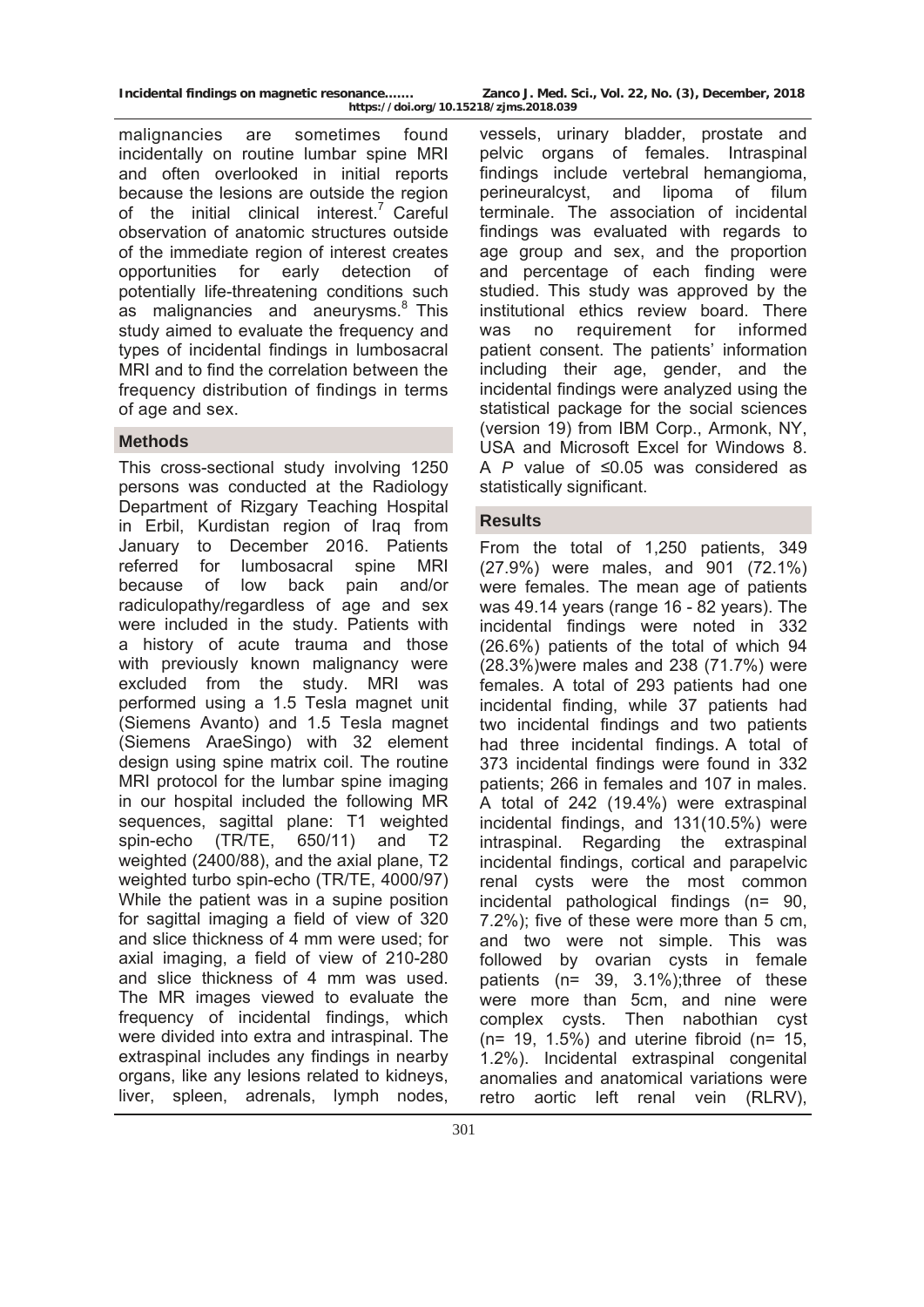retroverted uterus (in female patients), horseshoe kidney, renal rotational anomalies, and kidney agenesis. Few

cases of liver cysts, gallstones were found with one case of liver mass (Table 1 and Figures 1-5).

**Table 1:** List of extraspinal incidental findings classified according to the organ/system involved

| <b>Organ/system Incidental Findings</b> | <b>Frequency</b><br>$N = 1250$ | <b>Percent</b> |  |
|-----------------------------------------|--------------------------------|----------------|--|
| <b>Kidney</b>                           |                                |                |  |
| Renal cyst                              | 90                             | 7.2            |  |
| Hydronephrosis                          | 12                             | 1.0            |  |
| Atrophied kidney                        | 3                              | 0.2            |  |
| Small hypoplasticKidney                 | 6                              | 0.5            |  |
| Horseshoe                               | 3                              | 0.2            |  |
| Pelviureteric junction obstruction      | $\ensuremath{\mathsf{3}}$      | 0.2            |  |
| Absent Kidney                           | $\overline{2}$                 | 0.2            |  |
| Pelvic Kidney                           | 1                              | 0.1            |  |
| Malrotated kidney                       | 1                              | 0.1            |  |
| <b>Female Reproductive System</b>       |                                |                |  |
| Ovarian cyst                            | 39                             | 3.1            |  |
| Polycystic ovaries                      | $\ensuremath{\mathsf{3}}$      | 0.2            |  |
| Hydrosalpinx                            | $\mathbf{1}$                   | 0.1            |  |
| Nabothian cyst                          | 19                             | 1.5            |  |
| Retroverteduterus                       | $\boldsymbol{9}$               | 0.7            |  |
| Uterine fibroid                         | 15                             | 1.2            |  |
| Thick endometrium                       | 3                              | 0.2            |  |
| Adenomyosis                             | $\overline{2}$                 | 0.2            |  |
| <b>Liver and Gallbladder</b>            |                                |                |  |
| Liver cyst                              | 9                              | 0.7            |  |
| Gall stone                              | $\overline{2}$                 | 0.2            |  |
| Liver mass                              | 1                              | 0.1            |  |
| Riedel liver lobe                       | 1                              | 0.1            |  |
| <b>Vascular</b>                         |                                |                |  |
| Aortic aneurysm                         | $\overline{2}$                 | 0.2            |  |
| Aortic dilation                         | 1                              | 0.1            |  |
| <b>RLRV</b>                             | $\overline{7}$                 | 0.6            |  |
| <b>Pelvic fluid</b>                     | 1                              | 0.1            |  |
| <b>Prostate (Enlarged)</b>              | $\mathbf{1}$                   | 0.1            |  |
| <b>Urinary bladder</b>                  |                                |                |  |
| Thick wall                              | $\overline{2}$                 | 0.2            |  |
| Diverticulum                            | $\mathbf{1}$                   | 0.1            |  |
| Psoas muscle atrophy                    | $\overline{2}$                 | 0.2            |  |
| Total                                   | 242                            | 19.4           |  |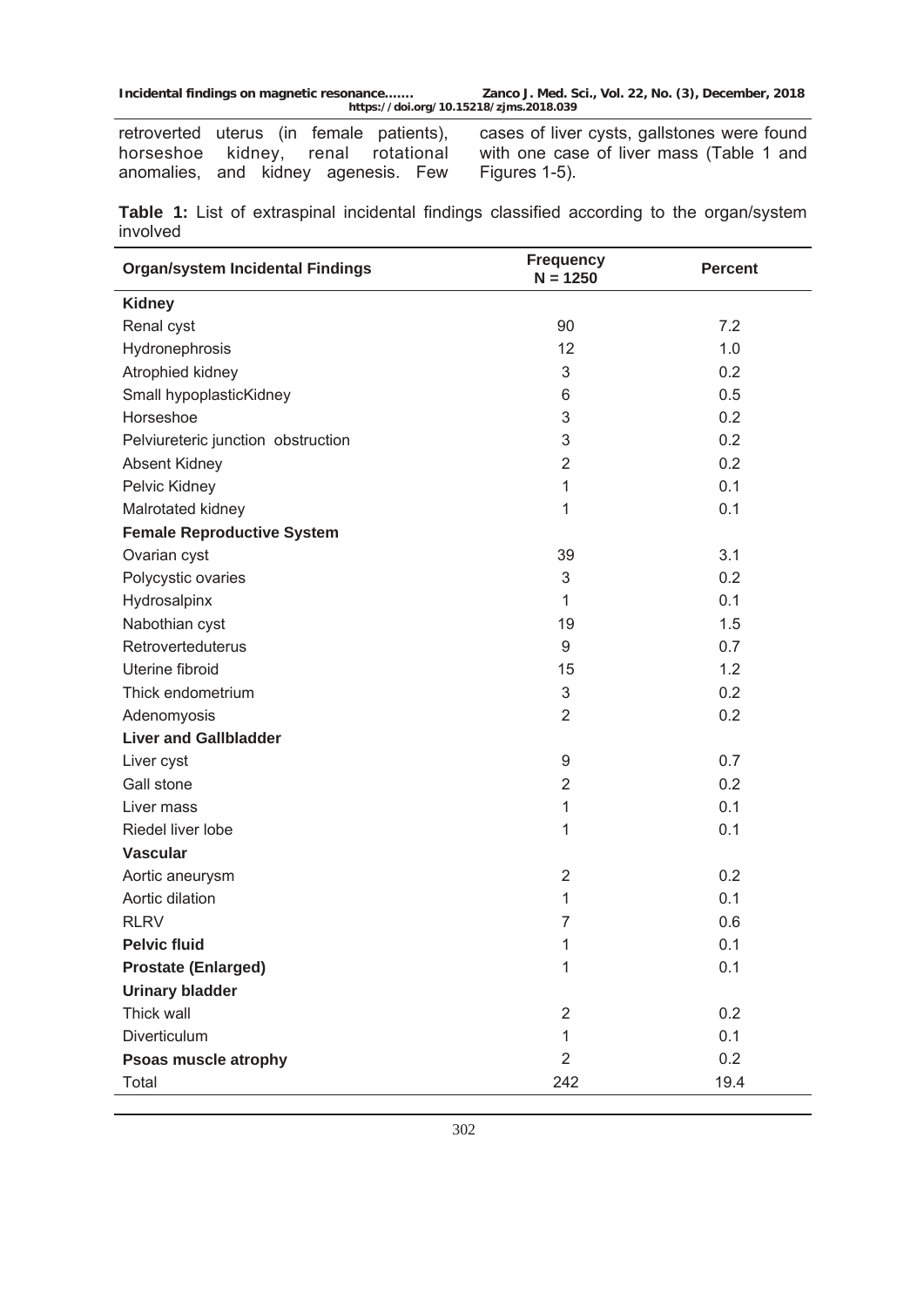**Incidental findings on magnetic resonance……. Zanco J. Med. Sci., Vol. 22, No. (3), December, 2018 https://doi.org/10.15218/zjms.2018.039**

Regarding the intraspinal incidental findings, vertebral hemangioma was the most commonly reported ( $n = 105, 8.4\%$ ), followed by perineural cyst ( $n = 25, 2\%)$ and one case of lipoma of filum terminale (Table 2). No significant correlation was observed between the patient's sex and

incidental findings (*P* = 0.852). However, a significant correlation was observed between the frequency distribution of incidental findings in terms of age group  $(P = 0.034)$ , in which incidental findings were more common in older age group as provided in tables 3 and 4.

|  | Table 2: The types, frequency, and percent of intraspinal incidental findings. |  |  |  |  |  |  |  |
|--|--------------------------------------------------------------------------------|--|--|--|--|--|--|--|
|--|--------------------------------------------------------------------------------|--|--|--|--|--|--|--|

| <b>Intraspinal Incidental Findings</b> | <b>Frequency</b><br>$N = 1250$ | <b>Percent</b> |  |
|----------------------------------------|--------------------------------|----------------|--|
| Perineural cyst                        | 25                             | 2.0            |  |
| Vertebral Hemangioma                   | 105                            | 8.4            |  |
| Lipoma of filum terminale              | 1                              | 0.1            |  |
| Total                                  | 131                            | 10.5           |  |

**Table 3:** Incidence of incidental findings categorized by sex.

|            | <b>Any Incidental Findings</b> |               |            |               | <b>Total</b> |               |         |  |
|------------|--------------------------------|---------------|------------|---------------|--------------|---------------|---------|--|
| <b>Sex</b> | <b>No</b>                      |               | <b>Yes</b> |               |              |               | P value |  |
|            | No.                            | $\frac{0}{0}$ | No.        | $\frac{0}{0}$ | No.          | $\frac{0}{0}$ |         |  |
| Male       | 255                            | 73.1          | 94         | 26.9          | 349          | 100.0         |         |  |
| Female     | 663                            | 73.6          | 238        | 26.4          | 901          | 100.0         | 0.852   |  |
| Total      | 918                            | 73.4          | 332        | 26.6          | 1250         | 100.0         |         |  |

## **Table 4:** Incidence of incidental findings categorized by age.

|                | <b>Any Incidental Findings</b> |               |            |      | <b>Total</b> |       |         |  |
|----------------|--------------------------------|---------------|------------|------|--------------|-------|---------|--|
| Age<br>group   | <b>No</b>                      |               | <b>Yes</b> |      |              |       | P value |  |
|                | No.                            | $\frac{0}{0}$ | No.        | $\%$ | No.          | %     |         |  |
| $=<30$         | 138                            | 81.7          | 31         | 18.3 | 169          | 100.0 |         |  |
| $31 - 60$      | 597                            | 72.3          | 229        | 27.7 | 826          | 100.0 | 0.034   |  |
| 61 and<br>more | 183                            | 71.8          | 72         | 28.2 | 255          | 100.0 |         |  |
| Total          | 918                            | 73.4          | 332        | 26.6 | 1250         | 100.0 |         |  |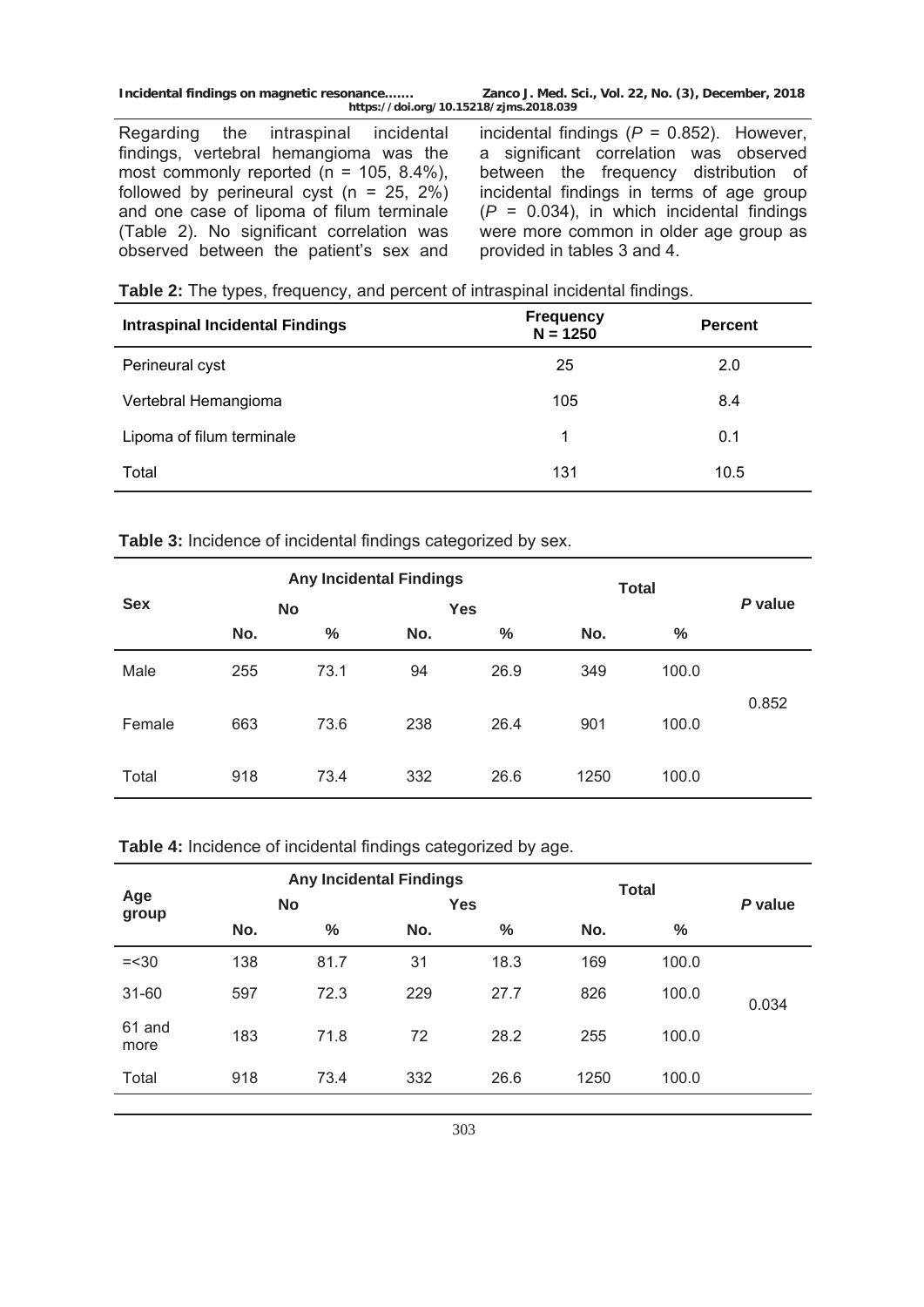### **Discussion**

Our study showed that extraspinal incidental findings were (242, 19.4 %) and intraspinal were (131, 10.5%). The rate of extraspinal incidental findings was nearly the same as the values reported by Tuncel et al.  $(19.8\%)^8$  and Dilli et al.  $(19\%)^1$ Similar to other published reports, we observed that renal cyst made up the largest proportion of incidental findings (7.2%) which is the same result seen in a study done by Joori et al.<sup>6</sup> Early recognition of hydronephrosis, symptomatic renal cysts are important in order to avoid a long-term risk of renal damage. The detection of hydronephrosis or atrophy of one kidney is essential in addressing potential health problem in the other kidney. Although the etiology of hydronephrosis may remain undefined on lumbar MRI images, its presence may guide the clinician to identify and treat the underlying cause before the permanent loss of the kidney function. An aortic aneurysm and dilation rate in our data was about 0.2% and 0.1% respectively. The abdominal aorta should be examined during routine lumbar MRI evaluations in older patients. An aortic aneurysm can cause complications that may be life-threatening.<sup>1,4,8</sup> We had no case of the adrenal lesion. As the adrenals located at upper lumbar levels and more easily identified on the axial images, the axial images of our patients MRI were directed only towards the intervertebral discs, and as the degenerative changes are more at lower lumbar levels this might be the cause in which the adrenals were not captured in most of the patients. Two cases of psoas muscle atrophy were seen, weakness of the iliopsoas muscle secondary to neurogenic compromise of the L2-4 spinal roots has been described as a clinical feature of lumbar spinal stenosis. Degenerative disease of the hip also can be associated with a reduction of strength in the iliopsoas muscle. Because the psoas muscle attaches to the anterior portion of the transverse processes of all lumbar vertebra and intervertebral discs,

it can contribute to mechanical lumbopelvic -hip dysfunction and pain.<sup>10</sup> A left renal vein passing behind the abdominal aorta is termed RLRV, and this anomaly is a relatively uncommon condition. Recent advances in computed tomography and MRI techniques make it possible to visualize the vascular structure in detail. RLRV anomalies, although usually overlooked, are not rare. However, only a few cases showing clinical symptoms with this anomaly have been reported. It is also of surgical importance when a left renal surgery is considered. Failure to recognize these anomalies may lead to severe renal damage. Compression of the RLRV between the aorta and the vertebra is known to be the cause of urological problems such as hematuria, varicocele, and ureteropelvic junction obstruction. RLRV is usually asymptomatic. It may sometimes cause hematuria, flank pain, and vascular dilations (varicocele).<sup>11</sup> Our study shows incidence of RLRV in 7 cases (0.6%), the incidence of RLRV has been reported from  $(0.5\% \text{ to } 3.6\%)$ <sup>12</sup> Regarding intraspinal incidental findings, vertebral hemangioma was the most common finding in our study, reported in 105 patients (8.4%), in a study conducted by Sobhan et al, the frequency of vertebral hemangioma was 9.5%.<sup>9</sup> Vertebral hemangiomas are benign vascular tumors that have been shown in 11% of spines at autopsy; despite their common occurrence and usually benign course, they occasionally produce spinal cord compression. Less than 1% of vertebral hemangiomas produce symptoms owing to collapse (pathologic fracture or cord compression).<sup>3</sup> Perineural cysts are cysts arise from the spinal nerve root or dorsal root ganglion. They have a meningeal lining and contain CSF that is in variable communication with CSF of the thecal sac, and nerve rootlets and ganglion cells lie in the cyst or within the cyst wall.<sup>13</sup>These cysts are asymptomatic in most people. When these cysts develop they start to exert pressure on the adjacent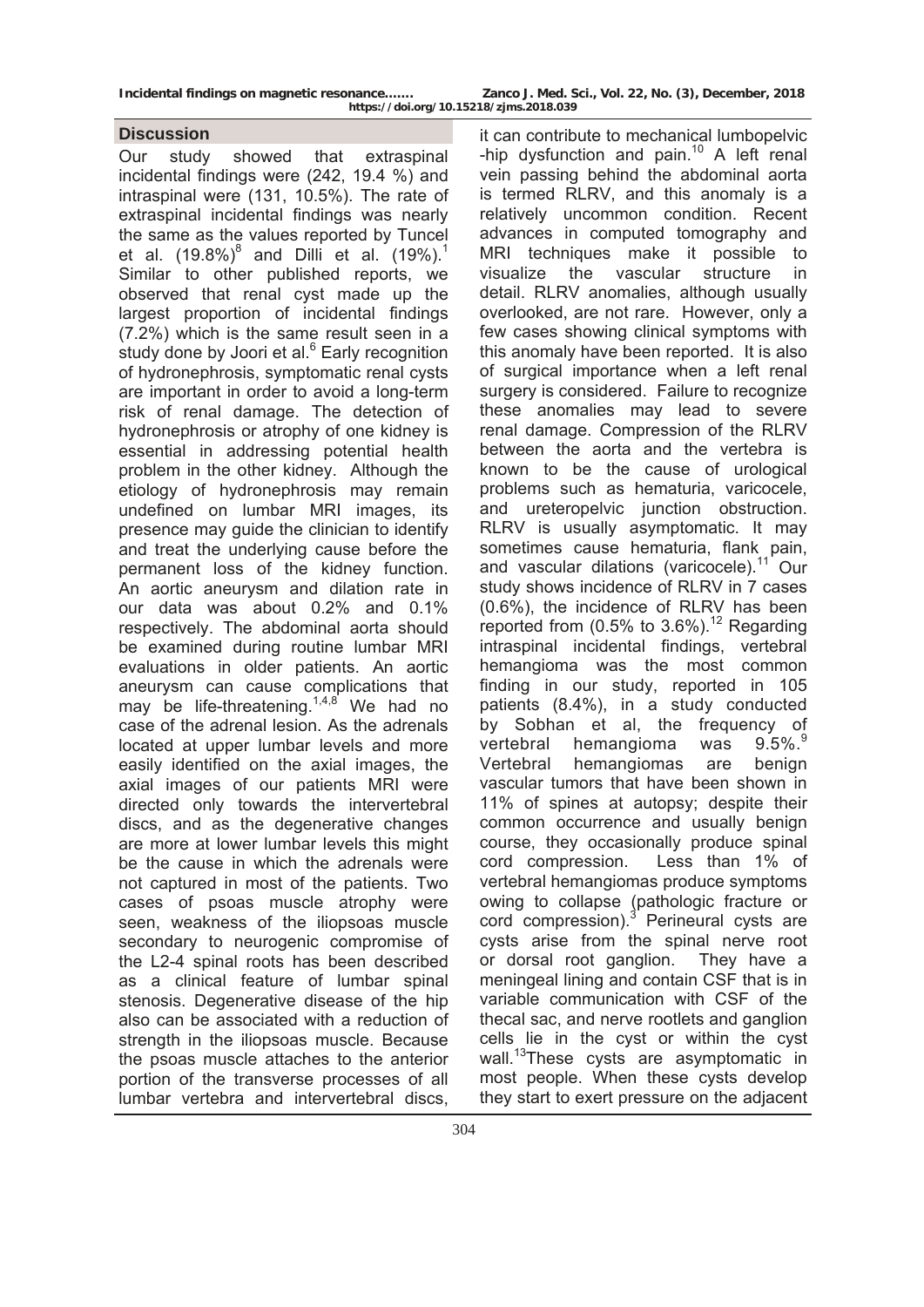**Incidental findings on magnetic resonance……. Zanco J. Med. Sci., Vol. 22, No. (3), December, 2018 https://doi.org/10.15218/zjms.2018.039**

nerve fibers and causes symptoms such as pain, weakness and sensory dysfunction.<sup>9</sup> According to the literature, the frequency of these cysts is reported 1-5 %.<sup>9</sup> Perineural cysts prevalence in our study was reported in 25 patients (2.0%), same as result of Park et al. in which the incidence was 2.1%. $3$  Fat within the filum terminale is frequently seen on routine magnetic resonance imaging of the lumbosacral spine, witha prevalence of 1-5%. Al-Omari et al. study prevalence was 3.2%.<sup>14</sup> We had



**Figure 1:** Axial T2 weighted image demonstrates the fusion of the kidneys at the midline, consistent with a horseshoe kidney.



**Figure 3:** Axial T2 shows left renal vein coursing posterior to the aorta, consistent

one case of lipoma of filum terminale (0.1%); it is not clear why our results do not match theirs. The difference may be due to lack of T1 axial images and fat saturation sequences in our lumbosacral spine MRI protocol. There was a significant relation of the prevalence of incidental findings in the older age group in which incidental findings were higher in older age group, and this could be due to increasing incidence of diseases with increasing age as noticed by Jooriet al<sup>6</sup> and Sobhan M.<sup>9</sup>



**Figure 2:** Axial T2 weighted image demonstrates dilated right renal pelvis, consistent with Pelviureteric junction obstruction.



**Figure 4:** Sagittal T1 shows hyperintense lesion within the filum terminale, consistent with the typical appearance of lipoma of filum terminale.



**Figure 5:** A.T1 and B.T2-weighted sagittal images, with C. axial T2 show a typical appearance of hemangioma of increased signal intensity replacing the entire L1 vertebral body. Coarse vertically oriented trabeculae are present.